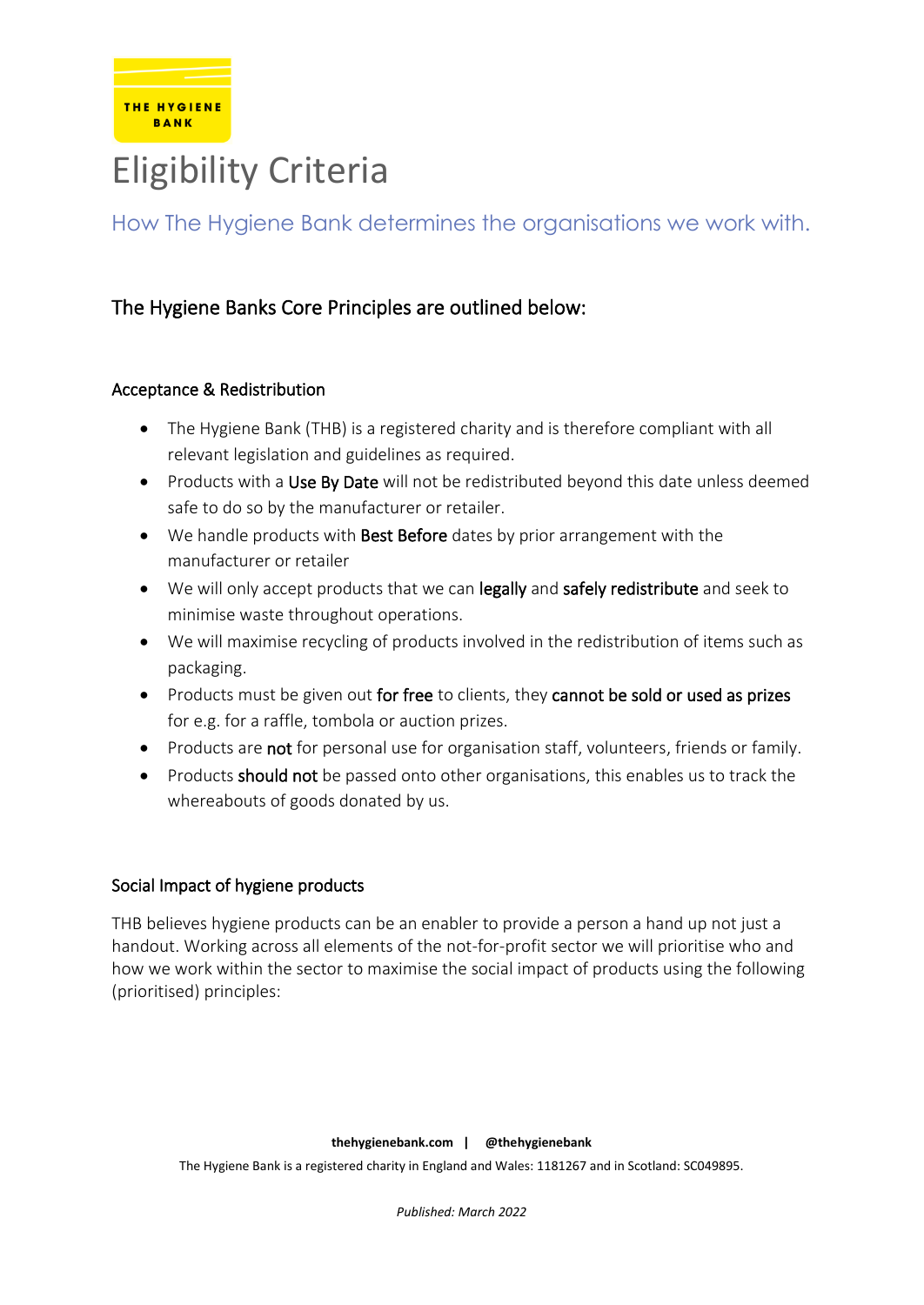

## The vulnerable within a community are given priority in receiving donated products

- a. Those who are already vulnerable under the statutory duties of health, social care, housing, emergencies, etc. – e.g. an elderly person in need of social care to live at home.
- b. Those who are at immediate risk of moving into one of those statutory categories – e.g. a person experiencing domestic abuse who might become homeless or the victim of a crime.
- c. Those who are at risk of wider types of vulnerability where preventative activity might stop them becoming vulnerable in the statutory sense  $-e.g.$  older people currently in good health, but socially isolated; people on low incomes who might be at risk of household or food insecurity.

A wide range of groups can fall into these 3 categories including but not limited to:

❖ Asylum Seekers & Refugees ❖ BME (Black & Minority Ethnic) ❖ Ex-Offenders ❖ Ex-Service Personal ❖ Families and/or People On Low or No Income ❖ Homeless & Rough Sleepers ❖ LGBT ❖ Lone Parents ❖ Long Term Unemployed ❖NEETs (Not in Education Employment Or Training) ❖ Older People ❖ People Affected By Domestic Violence ❖ People With Drug and or Alcohol Addiction ◆ People with Life Limiting Conditions & Disabilities ◆ People with Mental Health Problems ❖ People with Physical Health Problems ❖ Pre-School Children ❖ School Children ❖ Socially Excluded People ❖ Young People In Care/Care Leave

Organisations delivering additional services and support that address the underlying causes and not just the symptom of poverty will always be THB's core objective.

We recognise that depending on the groups served, these services will be diverse and that some organisations ability to provide additional services maybe limited. Services we would look for are:

❖ Food❖ Accommodation ❖ Addiction Support ❖ Benefits/Financial/ Housing Advice ❖ Child Care ❖ Complementary Health ❖ Drug and Alcohol Advice ❖ Education ❖ Employment Support ❖ Life Skills Training ❖ Medical ❖ Mental Health Support ❖ Recreational/Leisure ❖ Referral/Signposting ❖ Social Work Services ❖ Social/Befriending ❖ **Training** 

This list is not exhaustive.

#### **thehygienebank.com | @thehygienebank**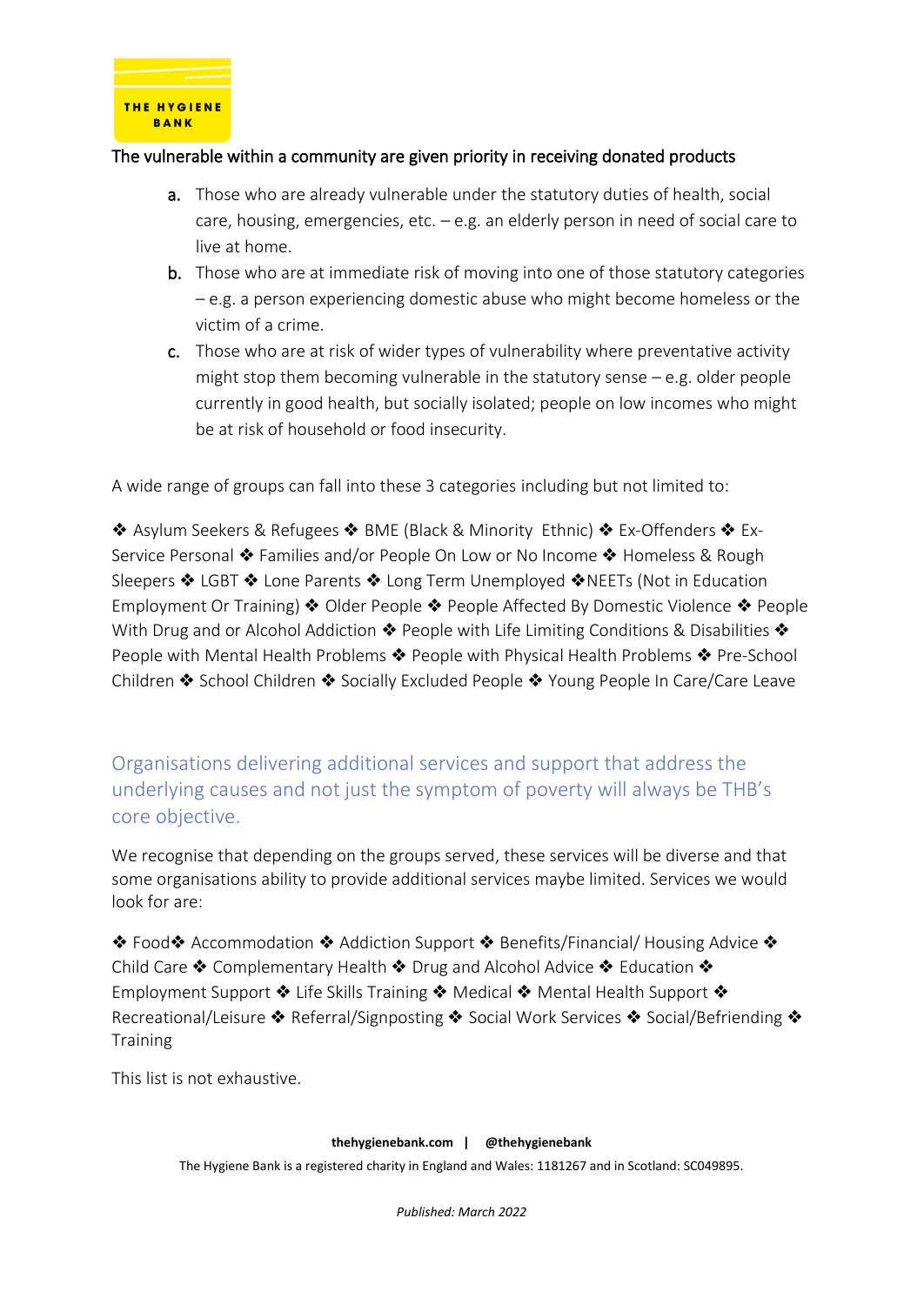

# We will only supply products to not for profit sector organisations, including some social enterprises.

These include:

- Charity (Registered in England or Scotland)
- Exempted charity (Eg Church of England or Scotland)
- CIC (Community Incorporated Company)
- CIO (Community Incorporated Organisation)
- Statutory organisation that does not have a statutory obligation to provide products. (eg social services)
- Constituted resident group
- Small community group e.g. volunteer run lunch club (with a governing document)

Again, the list is not entirely exhaustive and for many organisations looking at their accounts and governance documents are key for assessing their not-for-profit status.

There is one known legal status that is known to be hard to assess:

• Industrial and Provident organisation. This includes many housing associations who may have a project within their organisation that meets the criteria but as a whole, the organisation does not meet the criteria.

We will only work with the public sector and statutory bodies to provide additional value where there is no central government, legal requirement for provision.

E.g. Educational trusts, ensuring that their client group does meet the vulnerability definition.

We will consider working with other redistribution organisations who are consistent with THB's Principles including operating within the law and meeting standards of safety. EG. FareShare

Full trace of type and volume of product distributed to a sufficient level of detail to meet product traceability.

Agreed reporting on numbers of organisations and the volumes of product received.

#### **thehygienebank.com | @thehygienebank**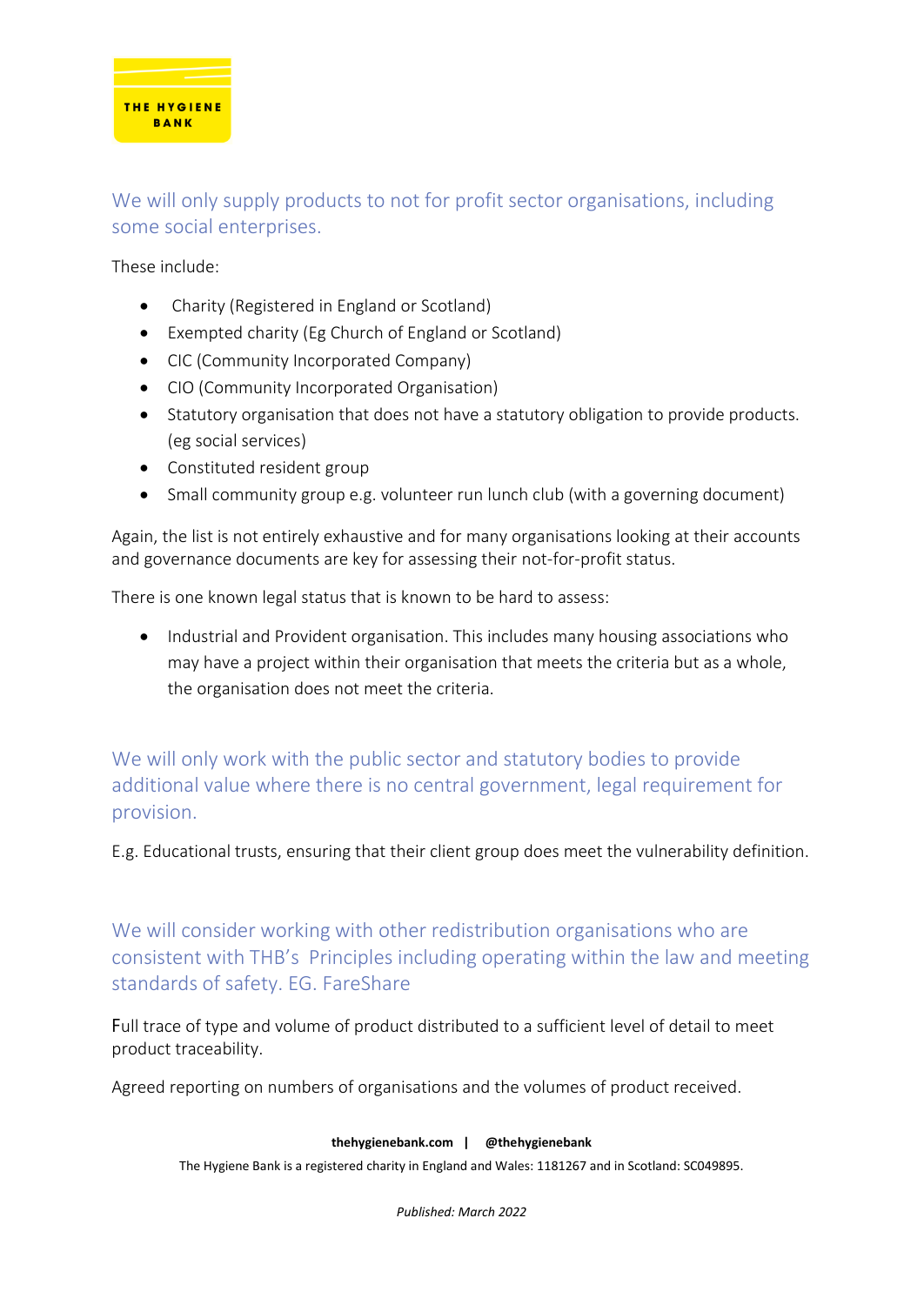

Where working with that redistribution organisation does not put the sustainability of the THB project at risk.

In some instances, we will work with not-for-profit organisations that apply an appropriate charge for services, though THB donations must be given for free.

These include older people's lunch clubs, community cafes and larders where a small nominal membership fee is charged.

We recognise that the not-for-profit sector is always evolving to meet the needs of society. We will endeavour to support and develop new and innovative models of service provision safely and legally.

All organisations that are served by THB must have a commitment to equality & diversity. Organisations must have procedures to safeguard their vulnerable clients and the appropriate insurance in place.

There must be no stipulation or coercion to convert or participate in religious services as a condition to receive donations supplied by THB (In practice this does not mean there cannot be any religious aspect to the service, just for example if there is a religious service, attendance shouldn't be a condition of being able to receive products)

## THB will not support:

• For profit organisations.

As a rule, we will not support For Profit organisations, unless they can demonstrate beyond reasonable doubt that they are providing either a high level of social impact to vulnerable people with products received through THB, providing additional services beyond what a beneficiary is paying for, or can demonstrate that it will be able to reduce its bills and invest in services that will be free to access for beneficiaries. We will not support organisations whose sole intention is to increase profit margins through reducing its bills regardless of the type of beneficiaries it seeks to serve.

• Services that are primarily for the general public. THB believes that the products it supplies

#### **thehygienebank.com | @thehygienebank**